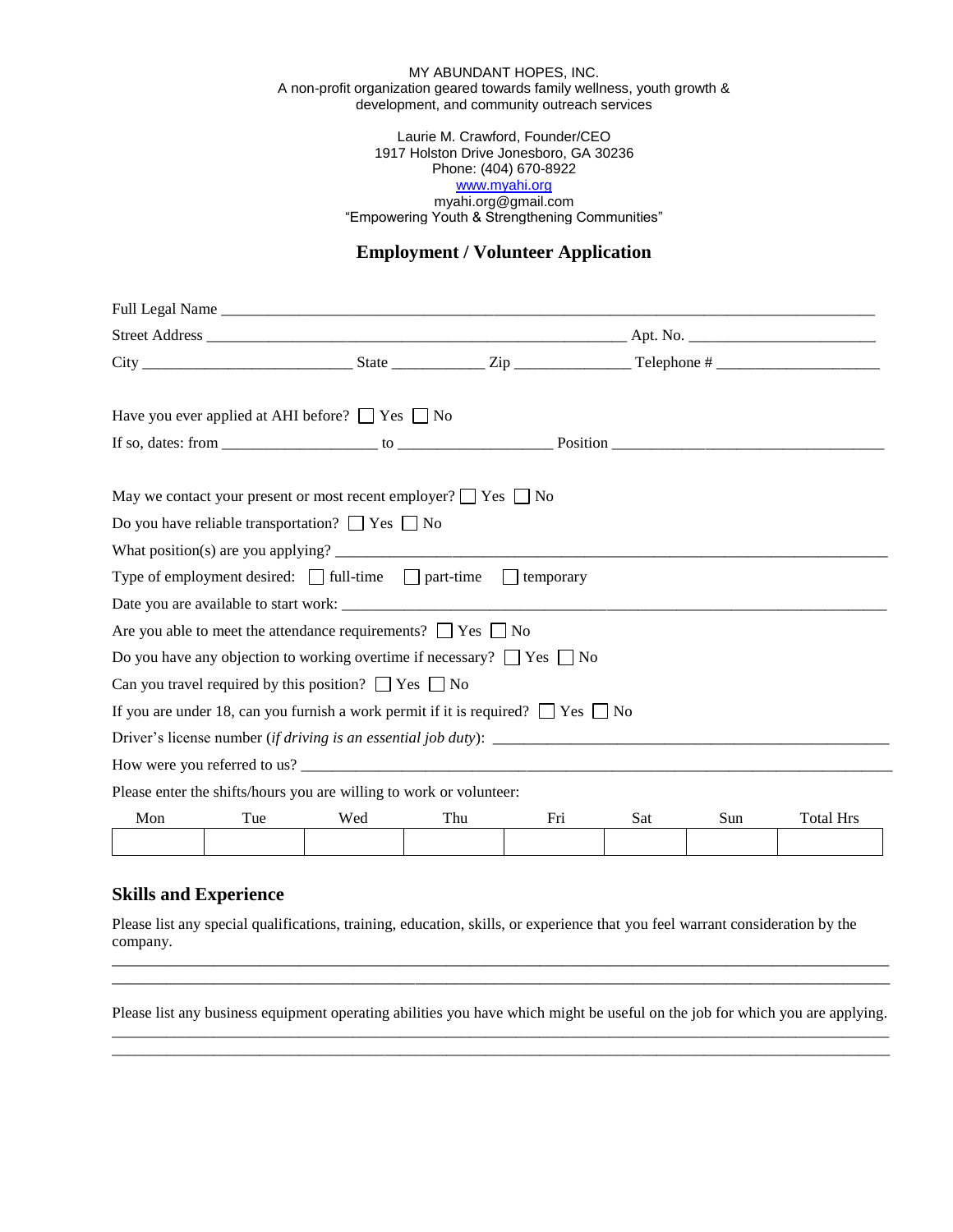# **Education**

Highest elementary or high school grade completed. \_\_\_\_\_\_\_\_\_\_\_\_\_\_\_\_\_\_\_\_\_\_\_\_\_\_\_\_\_\_

Did you graduate from high school?  $\Box$  Yes  $\Box$  No  $\Box$  GED

| Name and location of college,        |           |           |           |           |
|--------------------------------------|-----------|-----------|-----------|-----------|
| university, business or trade school |           |           |           |           |
| Full-time or Part-time               | Full-time | Part-time | Full-time | Part-time |
| Major field of study                 |           |           |           |           |
| Degrees conferred                    | Title     |           | Title     |           |
| Credit hours earned                  |           |           |           |           |

## **Employment History**

Please provide all employment information for your past three employers starting with the most recent.

| Dates employed: from to Salary: |
|---------------------------------|
|                                 |
|                                 |
|                                 |
|                                 |
|                                 |
|                                 |
|                                 |
|                                 |
|                                 |
|                                 |
|                                 |
|                                 |
|                                 |
|                                 |
|                                 |
|                                 |
|                                 |
|                                 |
|                                 |
|                                 |
|                                 |

# **Legal**

Have you ever been convicted of a crime or pled "No Contest" on anything involving theft, dishonesty, violence, drugs, or

\_\_\_\_\_\_\_\_\_\_\_\_\_\_\_\_\_\_\_\_\_\_\_\_\_\_\_\_\_\_\_\_\_\_\_\_\_\_\_\_\_\_\_\_\_\_\_\_\_\_\_\_\_\_\_\_\_\_\_\_\_\_\_\_\_\_\_\_\_\_\_\_\_\_\_\_\_\_\_\_\_\_\_\_\_\_\_\_\_\_\_\_\_\_\_\_\_\_\_\_

endangerment of persons or property, whether resulting in incarceration, probation, or a suspended or deferred sentence?

| $\alpha$ | N <sub>0</sub> | Pled No Contest | If yes or no contest, Date of conviction |  |
|----------|----------------|-----------------|------------------------------------------|--|
| Please   |                |                 |                                          |  |

Conviction of a crime will not necessarily disqualify you from consideration for employment